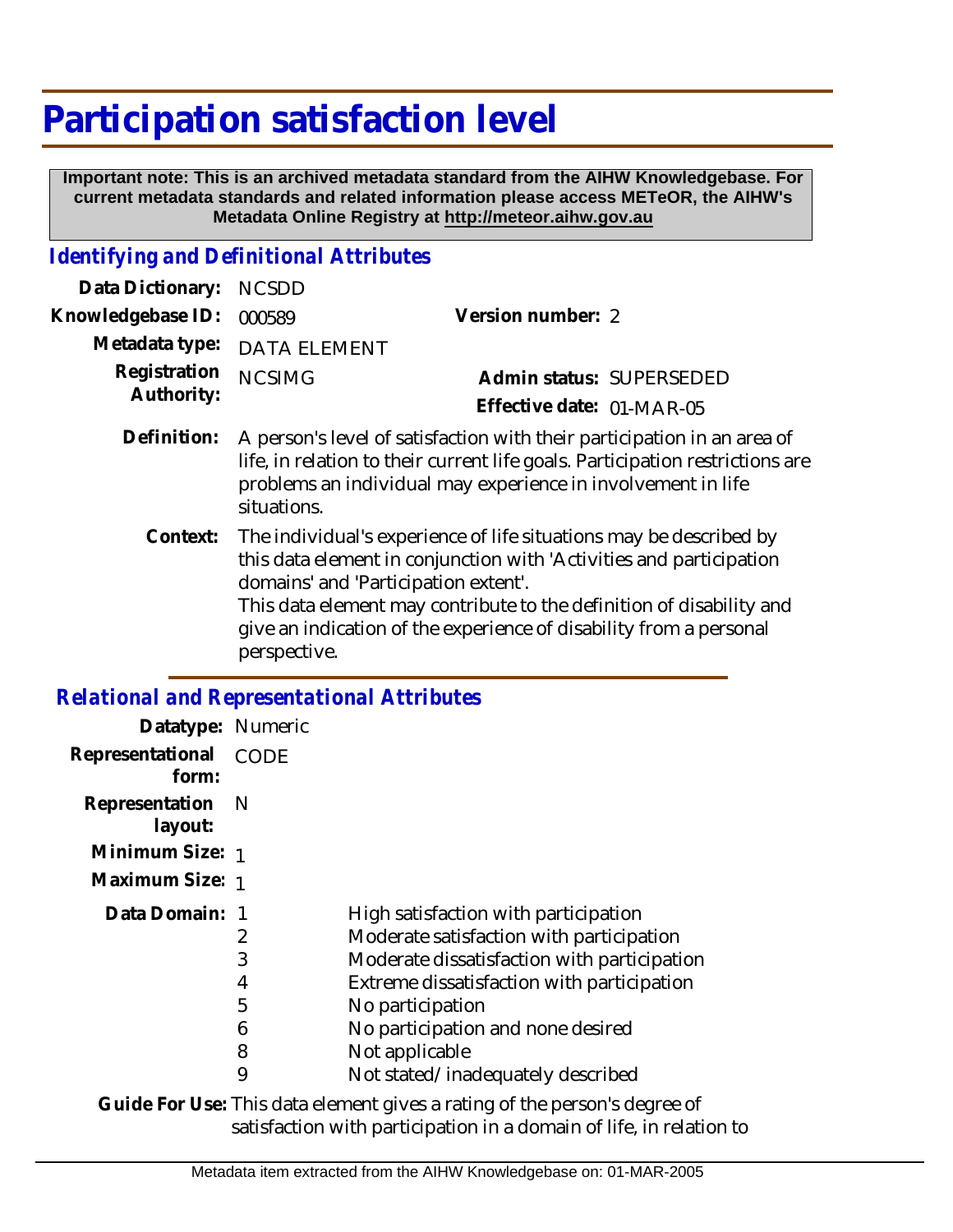their current life goals. Choice and autonomy are key aspects of satisfaction and quality of life for all people. Satisfaction with participation may also be affected by duration, frequency, manner or outcome of participation. Duration and frequency may be less than or more than desired by the individual.

Code 1High satisfaction with participation, is recorded if a person is involved in the specified life situation as he or she wishes, to fulfil his or her current life goals in terms of duration, frequency, manner and outcome.

Code 2 Moderate satisfaction with participation, is recorded if the person is reasonably satisfied with their participation in this life situation, in terms of duration, frequency, manner and outcome. This could occur if one of the criteria (duration, frequency, manner or outcome) is not fulfilled and that criterion is not critical to the person's goals. For example, the person does not participate in the specified life situation as frequently as wished, but the other criteria are met and the frequency is not so affected that it is critical to the person's satisfaction.

Code 3 Moderate dissatisfaction with participation, is recorded if two or three criteria (duration, frequency, manner or outcome) are not fulfilled, but are not so badly affected, in relation to the person's goals in that life area, that the person is extremely dissatisfied. For example, a person is able to participate in work, but is placed in supported employment rather than employment in the open labour market. This is not in line with the person's goals, so that the manner and outcome of the participation are not fulfilled.

Code 4 Extreme dissatisfaction with participation, is recorded when all criteria (duration, frequency, manner and outcome) are not fulfilled for the specified life situation, or where any of the criteria are so badly affected in relation to the person's goals that they consider themselves to be extremely dissatisfied with this life area. An example of the latter would arise when a person is extremely dissatisfied with participation in interpersonal activities because his/her goal in terms of duration of social visits is never fulfilled, although other criteria (frequency and manner) may be fulfilled.

Code 5 No participation, is recorded when the person does not participate in this life situation in line with his or her own goals, i.e. in an area where they wish to participate.

Code 6 No participation and none desired, is recorded when the person does not participate in this area, but does not wish to do so.

Code 8 Not applicable, is recorded when participation in a life situation is not relevant, such as employment for an infant.